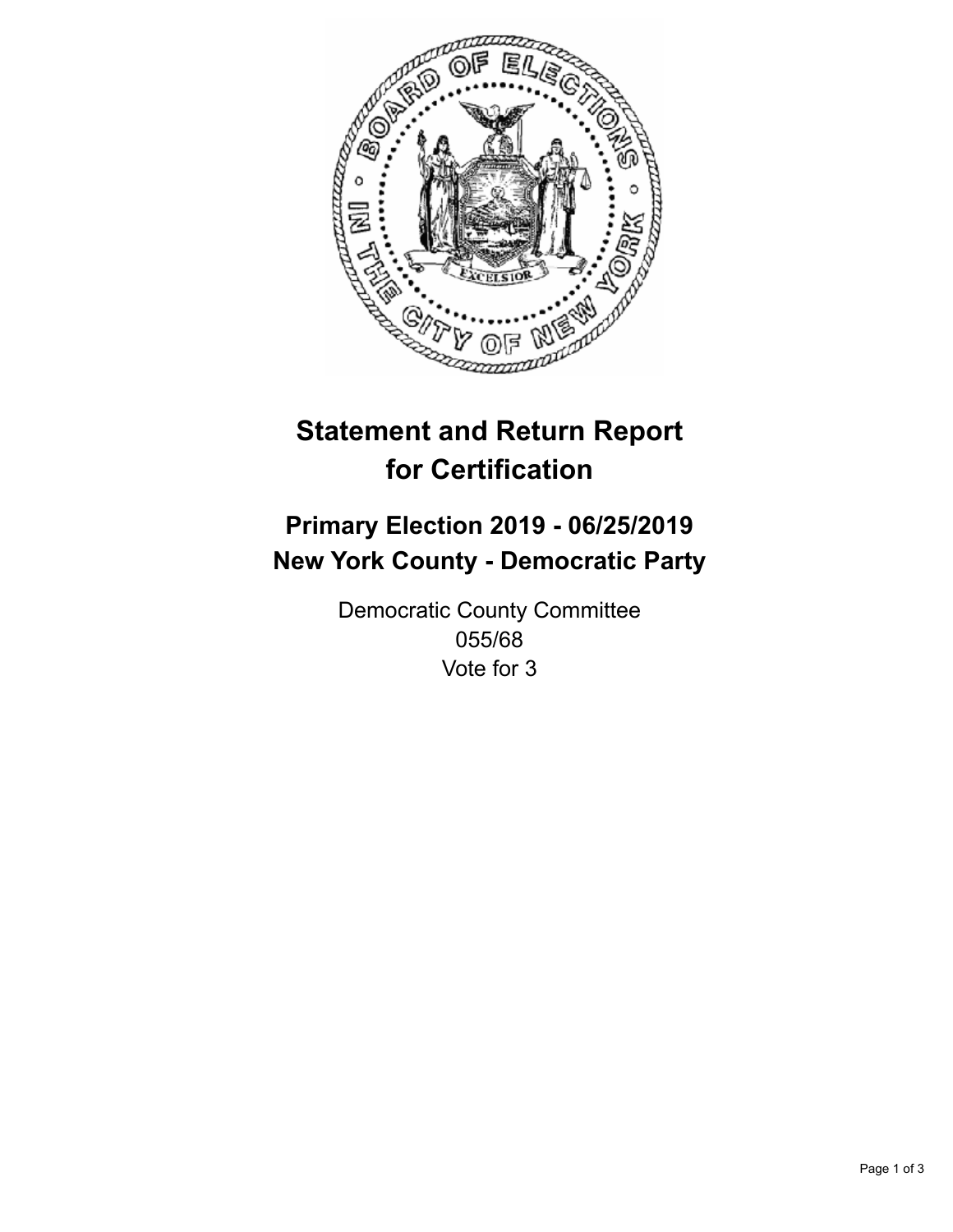

## **Assembly District 68**

| PUBLIC COUNTER                                           | 20 |
|----------------------------------------------------------|----|
| <b>MANUALLY COUNTED EMERGENCY</b>                        | 0  |
| ABSENTEE / MILITARY                                      | 0  |
| <b>AFFIDAVIT</b>                                         | 1  |
| <b>Total Ballots</b>                                     | 21 |
| Less - Inapplicable Federal/Special Presidential Ballots | 0  |
| <b>Total Applicable Ballots</b>                          | 21 |
| <b>SYLVIA SADLER</b>                                     | 15 |
| SHIRLEY WASHINGTON                                       | 11 |
| YVONNE BAMS                                              | 8  |
| DEBRA A. ROBLES                                          | 13 |
| <b>JASON CRUZ (WRITE-IN)</b>                             | 1  |
| UNATTRIBUTABLE WRITE-IN (WRITE-IN)                       | 1  |
| <b>Total Votes</b>                                       | 49 |
| Unrecorded                                               | 14 |